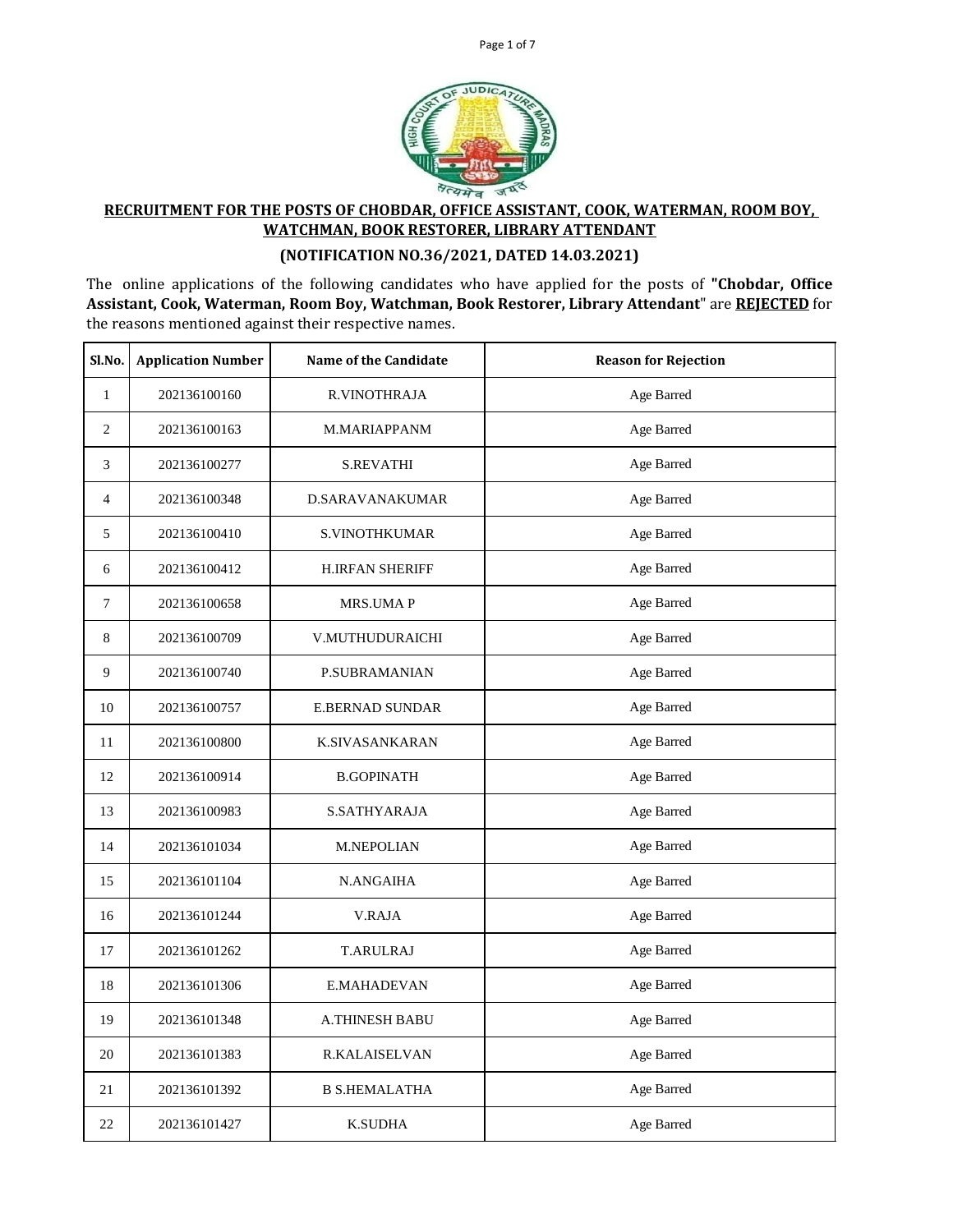| Sl.No. | <b>Application Number</b> | <b>Name of the Candidate</b> | <b>Reason for Rejection</b> |
|--------|---------------------------|------------------------------|-----------------------------|
| 23     | 202136101470              | <b>C.SAMUEL</b>              | Age Barred                  |
| 24     | 202136101629              | <b>N.KAVIARASU</b>           | Age Barred                  |
| 25     | 202136101639              | <b>G.PRIYA</b>               | Age Barred                  |
| 26     | 202136101750              | <b>N.RAJESH</b>              | Age Barred                  |
| 27     | 202136101772              | <b>J.KUNNIMALAI RAJA</b>     | Age Barred                  |
| 28     | 202136102064              | P.UMAPATHY                   | Age Barred                  |
| 29     | 202136102108              | N.MATHIVANAN                 | Age Barred                  |
| 30     | 202136102120              | <b>J.SATHYA</b>              | Age Barred                  |
| 31     | 202136102245              | <b>M.RADHA</b>               | Age Barred                  |
| 32     | 202136102262              | <b>K.ESWARI</b>              | Age Barred                  |
| 33     | 202136102308              | <b>R.VINOTH</b>              | Age Barred                  |
| 34     | 202136105499              | S.MURUGANANTHAM              | Age Barred                  |
| 35     | 202136108607              | <b>A.VENKATESAN</b>          | Age Barred                  |
| 36     | 202136110189              | <b>S.RAMAN</b>               | Age Barred                  |
| 37     | 202136111008              | M.ASHA                       | Age Barred                  |
| 38     | 202136111619              | <b>V.KARTHIKEYAN</b>         | Age Barred                  |
| 39     | 202136119649              | <b>K.NIRMALA</b>             | Age Barred                  |
| 40     | 202136122458              | <b>S.VIJAY</b>               | Age Barred                  |
| 41     | 202136123636              | <b>S.MALARVIZHI</b>          | Age Barred                  |
| 42     | 202136127696              | A.CHARCHIL                   | Age Barred                  |
| 43     | 202136135844              | S.JAYAGOWRI                  | Age Barred                  |
| 44     | 202136150476              | <b>G.MANIKANDAN</b>          | Age Barred                  |
| 45     | 202136168625              | M.ASHA                       | Age Barred                  |
| 46     | 202136171374              | <b>V.RAJKUMAR</b>            | Age Barred                  |
| 47     | 202136143923              | P.MURUGAN                    | Fees paid after due date    |
| 48     | 202136157365              | <b>S.SURIYA KUMAR</b>        | Fees paid after due date    |
| 49     | 202136161012              | <b>D.LATHA</b>               | Fees paid after due date    |
| 50     | 202136162510              | R.SARAVANAKUMAR              | Fees paid after due date    |
| 51     | 202136166107              | <b>K.SHALINI</b>             | Fees paid after due date    |
| 52     | 202136169887              | <b>K.MANOJKUMAR</b>          | Fees paid after due date    |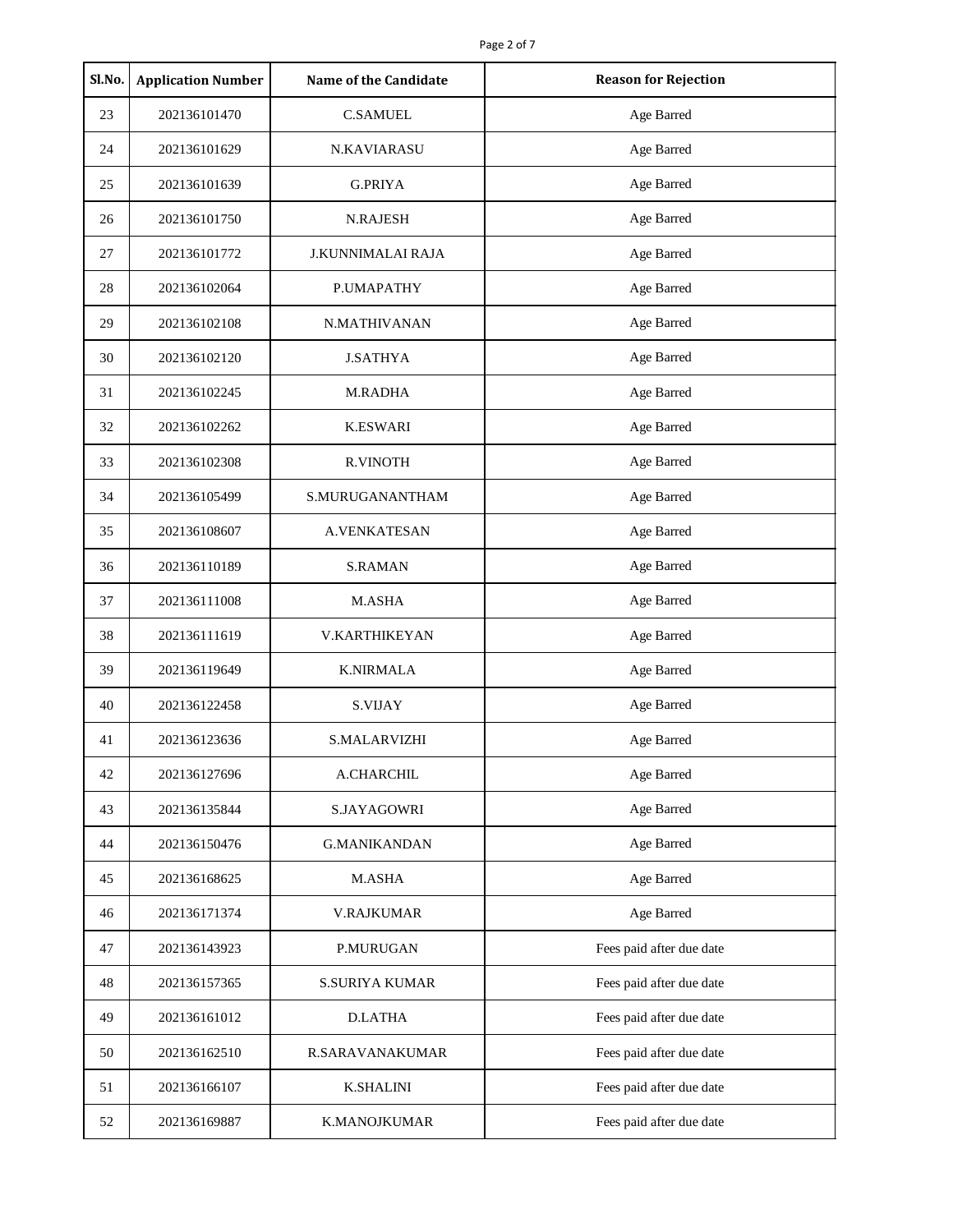| Sl.No. | <b>Application Number</b> | <b>Name of the Candidate</b> | <b>Reason for Rejection</b>            |
|--------|---------------------------|------------------------------|----------------------------------------|
| 53     | 202136171140              | M.PAVITHRA                   | Fees paid after due date               |
| 54     | 202136171720              | <b>K.SANGEETHA</b>           | Fees paid after due date               |
| 55     | 202136171842              | R.BHAVANI                    | Fees paid after due date               |
| 56     | 202136172221              | <b>G.RAGURAM</b>             | Fees paid after due date               |
| 57     | 202136172452              | <b>S.SARANYA</b>             | Fees paid after due date               |
| 58     | 202136173006              | <b>M.KAVITHA</b>             | Fees paid after due date               |
| 59     | 202136173096              | <b>R.ARUNKUMAR</b>           | Fees paid after due date               |
| 60     | 202136173402              | <b>V.PAVITHRA</b>            | Fees paid after due date               |
| 61     | 202136173885              | K L.BHARATHI                 | Fees paid after due date               |
| 62     | 202136173892              | <b>M.VIMALA</b>              | Fees paid after due date               |
| 63     | 202136173960              | <b>G.RAMACHANDRAN</b>        | Fees paid after due date               |
| 64     | 202136174008              | <b>J.RAVISANKAR</b>          | Fees paid after due date               |
| 65     | 202136174461              | V.GOKUL NATH                 | Fees paid after due date               |
| 66     | 202136175900              | M.MYTHILI                    | Fees paid after due date               |
| 67     | 202136101370              | P.POUNEESVARAN               | Age barred. Not an inservice candidate |
| 68     | 202136102223              | <b>B.KIRAN KUMAR</b>         | Age barred. Not an inservice candidate |
| 69     | 202136102964              | <b>G.KALAIVANAN</b>          | Age barred. Not an inservice candidate |
| 70     | 202136105067              | <b>G.VINOTH KUMAR</b>        | Age barred. Not an inservice candidate |
| 71     | 202136105607              | <b>S.GEETHA BAI</b>          | Age barred. Not an inservice candidate |
| 72     | 202136106724              | <b>H.KALIDOSS</b>            | Age barred. Not an inservice candidate |
| 73     | 202136107009              | P.ANBARASAN                  | Age barred. Not an inservice candidate |
| 74     | 202136107434              | M.PARAMASIVAM                | Age barred. Not an inservice candidate |
| 75     | 202136108926              | <b>A.SAMPATH KUMAR</b>       | Age barred. Not an inservice candidate |
| 76     | 202136112255              | T C.YUVARAJ                  | Age barred. Not an inservice candidate |
| 77     | 202136113799              | M.VICTOR                     | Age barred. Not an inservice candidate |
| 78     | 202136114847              | K.KOVALAKKANNAN              | Age barred. Not an inservice candidate |
| 79     | 202136115510              | M.BHARATHI                   | Age barred. Not an inservice candidate |
| 80     | 202136115757              | R.MUTHUKUMAR                 | Age barred. Not an inservice candidate |
| 81     | 202136116144              | <b>J.J MUTHU</b>             | Age barred. Not an inservice candidate |
| 82     | 202136116819              | T.ELANGOVAN                  | Age barred. Not an inservice candidate |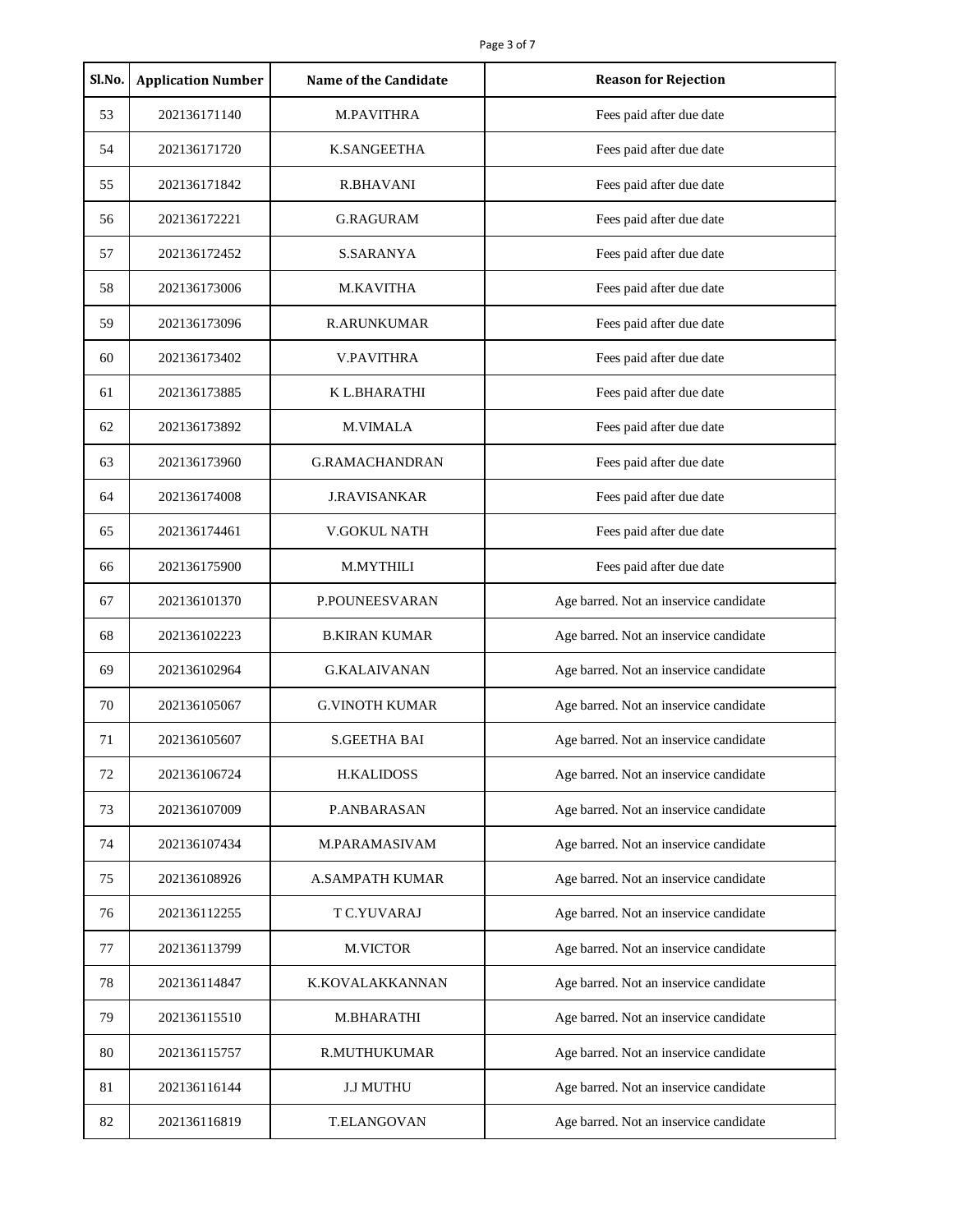| Sl.No. | <b>Application Number</b> | <b>Name of the Candidate</b> | <b>Reason for Rejection</b>            |
|--------|---------------------------|------------------------------|----------------------------------------|
| 83     | 202136119753              | M.KARMEGAN                   | Age barred. Not an inservice candidate |
| 84     | 202136123450              | <b>KS.SIVANATHBABU</b>       | Age barred. Not an inservice candidate |
| 85     | 202136124117              | D.NAGARAJ                    | Age barred. Not an inservice candidate |
| 86     | 202136124181              | M.GURUSAMY                   | Age barred. Not an inservice candidate |
| 87     | 202136124189              | <b>R.SUNDARAVALLI</b>        | Age barred. Not an inservice candidate |
| 88     | 202136125199              | <b>S.MEENATCHY</b>           | Age barred. Not an inservice candidate |
| 89     | 202136125308              | <b>K.THEIVANAI</b>           | Age barred. Not an inservice candidate |
| 90     | 202136125700              | S.DEENADAYALAN               | Age barred. Not an inservice candidate |
| 91     | 202136129077              | P.PARIMALA                   | Age barred. Not an inservice candidate |
| 92     | 202136129101              | <b>M.PARAMESWARI</b>         | Age barred. Not an inservice candidate |
| 93     | 202136129363              | <b>M.KAVITHA</b>             | Age barred. Not an inservice candidate |
| 94     | 202136129561              | MT.VIJAYAKUMAR               | Age barred. Not an inservice candidate |
| 95     | 202136129653              | M.RAMALAKSHMI                | Age barred. Not an inservice candidate |
| 96     | 202136130604              | P.ANNAPOORANI                | Age barred. Not an inservice candidate |
| 97     | 202136132020              | M.KANDESHKUMAR               | Age barred. Not an inservice candidate |
| 98     | 202136132206              | <b>S.SENTHILKUMAR</b>        | Age barred. Not an inservice candidate |
| 99     | 202136133150              | <b>G.SANTHOSHKUMAR</b>       | Age barred. Not an inservice candidate |
| 100    | 202136133510              | K.MUTHULAKSHMI<br>ARUMUGAM   | Age barred. Not an inservice candidate |
| 101    | 202136133887              | <b>R.DENNY NAYAGAM</b>       | Age barred. Not an inservice candidate |
| 102    | 202136134244              | <b>G.LAKSHMIPATHI</b>        | Age barred. Not an inservice candidate |
| 103    | 202136134269              | M.MOULI                      | Age barred. Not an inservice candidate |
| 104    | 202136134714              | N.SUBBULAKSHMI               | Age barred. Not an inservice candidate |
| 105    | 202136135592              | <b>K.PARIMALA</b>            | Age barred. Not an inservice candidate |
| 106    | 202136136022              | <b>S.ANNAKAMU</b>            | Age barred. Not an inservice candidate |
| 107    | 202136136570              | K.KANNIMARA PRABU            | Age barred. Not an inservice candidate |
| 108    | 202136136767              | <b>S.SEENITHAI</b>           | Age barred. Not an inservice candidate |
| 109    | 202136137066              | <b>K.RAJA</b>                | Age barred. Not an inservice candidate |
| 110    | 202136137807              | N.PADMA PRIYA                | Age barred. Not an inservice candidate |
| 111    | 202136137881              | <b>S.VISWANATH</b>           | Age barred. Not an inservice candidate |
| 112    | 202136137983              | <b>S.VAIRAMANI</b>           | Age barred. Not an inservice candidate |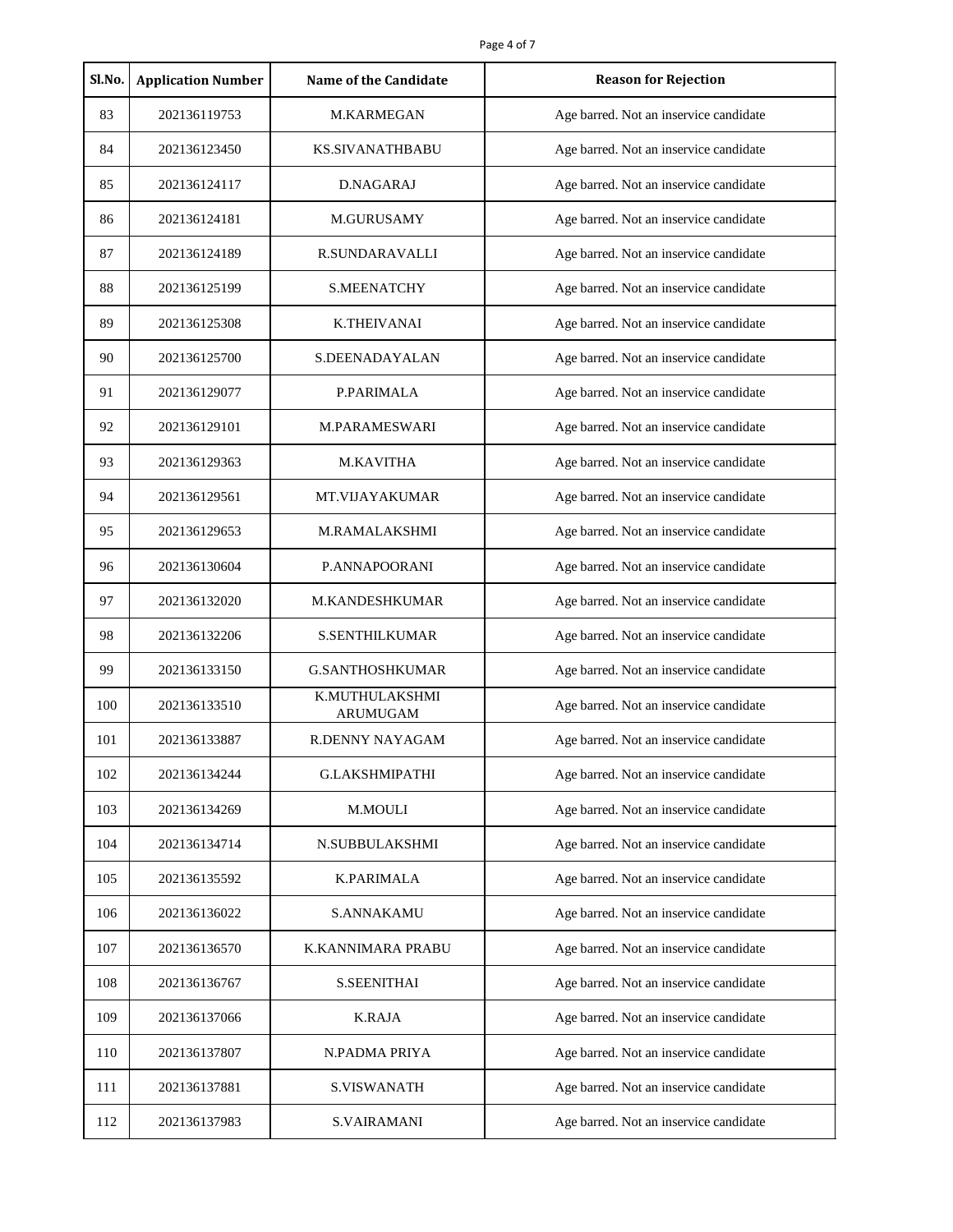| Sl.No. | <b>Application Number</b>     | <b>Name of the Candidate</b> | <b>Reason for Rejection</b>            |
|--------|-------------------------------|------------------------------|----------------------------------------|
| 113    | 202136137998                  | <b>E.ANAND</b>               | Age barred. Not an inservice candidate |
| 114    | 202136138042                  | V.DHANDAPANI                 | Age barred. Not an inservice candidate |
| 115    | 202136140821                  | <b>V.PRAVEENKUMAR</b>        | Age barred. Not an inservice candidate |
| 116    | 202136146564                  | M.THIYAGARAJAN               | Age barred. Not an inservice candidate |
| 117    | 202136154490                  | <b>C.SINDHUBADH</b>          | Age barred. Not an inservice candidate |
| 118    | 202136166909                  | <b>D.MANIKANDAN</b>          | Age barred. Not an inservice candidate |
| 119    | 202136168621                  | <b>V.RAJESH KUMAR</b>        | Age barred. Not an inservice candidate |
| 120    | 202136134128,<br>202136130374 | <b>V.ANTONY RAJ</b>          | Age barred. Not an inservice candidate |
| 121    | 202136139811                  | <b>S.MANIKANDAN</b>          | Age barred. Not an inservice candidate |
| 122    | 202136140974                  | <b>V.PANDIYARAJ</b>          | Age barred. Not an inservice candidate |
| 123    | 202136141245                  | <b>M.SUDHA</b>               | Age barred. Not an inservice candidate |
| 124    | 202136143678                  | P.RAMAPRABHA                 | Age barred. Not an inservice candidate |
| 125    | 202136144591                  | <b>M.KANNAN</b>              | Age barred. Not an inservice candidate |
| 126    | 202136145511                  | <b>D.ANANTH</b>              | Age barred. Not an inservice candidate |
| 127    | 202136146378                  | <b>B.NAGARAJAN</b>           | Age barred. Not an inservice candidate |
| 128    | 202136146421                  | <b>S.ANBU</b>                | Age barred. Not an inservice candidate |
| 129    | 202136146718                  | J.BALADHANTAYUTHAPANI        | Age barred. Not an inservice candidate |
| 130    | 202136147256                  | M.CHINNAPPARAJ               | Age barred. Not an inservice candidate |
| 131    | 202136147579                  | <b>P.ALAGU VIJAYAN</b>       | Age barred. Not an inservice candidate |
| 132    | 202136148750                  | <b>U.MAHENDIRAN</b>          | Age barred. Not an inservice candidate |
| 133    | 202136150122                  | A.BABY                       | Age barred. Not an inservice candidate |
| 134    | 202136150587                  | <b>L.DILLI BABU</b>          | Age barred. Not an inservice candidate |
| 135    | 202136150848                  | <b>K.GUNASEKARAN</b>         | Age barred. Not an inservice candidate |
| 136    | 202136150865                  | <b>M.SARADHA</b>             | Age barred. Not an inservice candidate |
| 137    | 202136153186                  | K U.JAGAN                    | Age barred. Not an inservice candidate |
| 138    | 202136154463                  | <b>V.NARENDRAN</b>           | Age barred. Not an inservice candidate |
| 139    | 202136160501                  | S.SREEMONIKANDAN             | Age barred. Not an inservice candidate |
| 140    | 202136162248                  | G.PONMOZHI                   | Age barred. Not an inservice candidate |
| 141    | 202136163380                  | M.PETER                      | Age barred. Not an inservice candidate |
| 142    | 202136164298                  | <b>J.RENGASAMY</b>           | Age barred. Not an inservice candidate |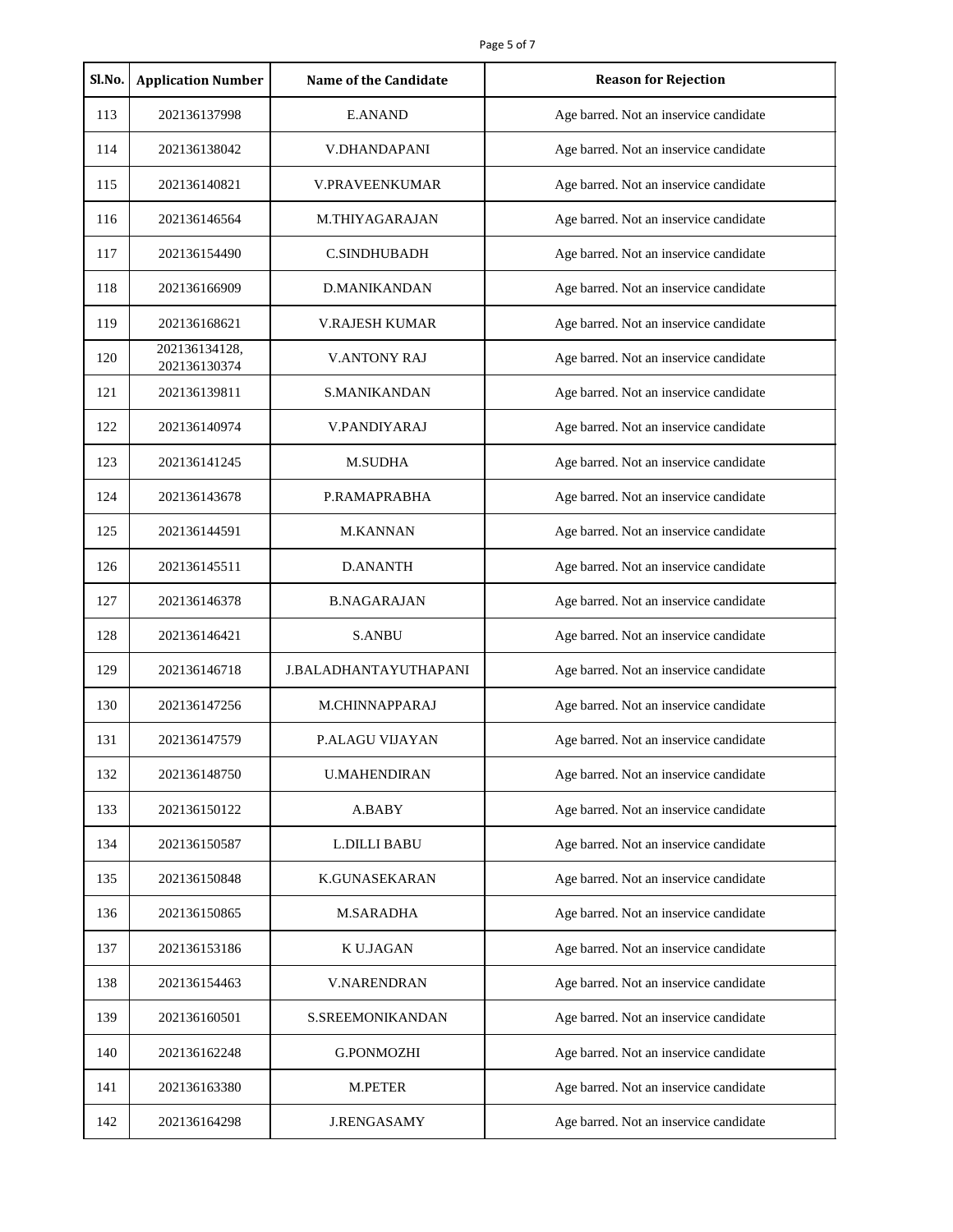| Sl.No. | <b>Application Number</b> | <b>Name of the Candidate</b> | <b>Reason for Rejection</b>            |
|--------|---------------------------|------------------------------|----------------------------------------|
| 143    | 202136164791              | <b>T.RATHINAM</b>            | Age barred. Not an inservice candidate |
| 144    | 202136166199              | <b>R.SRILAN</b>              | Age barred. Not an inservice candidate |
| 145    | 202136166274              | S.ILAYARAJA                  | Age barred. Not an inservice candidate |
| 146    | 202136167285              | R.GANESHMOORTHY              | Age barred. Not an inservice candidate |
| 147    | 202136168024              | A.PITCHAI                    | Age barred. Not an inservice candidate |
| 148    | 202136170774              | <b>R.KAVITHA</b>             | Age barred. Not an inservice candidate |
| 149    | 202136171668              | <b>A.MALINI</b>              | Age barred. Not an inservice candidate |
| 150    | 202136171702              | M.GOMATHI                    | Age barred. Not an inservice candidate |
| 151    | 202136172063              | <b>D.SELVI</b>               | Age barred. Not an inservice candidate |
| 152    | 202136172704              | <b>K.RAJESH KANNA</b>        | Age barred. Not an inservice candidate |
| 153    | 202136172746              | <b>G.SILAMBARASI</b>         | Age barred. Not an inservice candidate |
| 154    | 202136173200              | <b>J.SOUNDARRAJAN</b>        | Age barred. Not an inservice candidate |
| 155    | 202136174475              | D.MAHALAKSHMI                | Age barred. Not an inservice candidate |
| 156    | 202136174583              | <b>M.SENTHIL KUMAR</b>       | Age barred. Not an inservice candidate |
| 157    | 202136174606              | SEKAR.PALLAVAN               | Age barred. Not an inservice candidate |
| 158    | 202136174908              | <b>S.KAVITHA</b>             | Age barred. Not an inservice candidate |
| 159    | 202136176046              | <b>R.RAVIKUMAR</b>           | Age barred. Not an inservice candidate |
| 160    | 202136176269              | <b>J.ARUNKUMAR</b>           | Age barred. Not an inservice candidate |
| 161    | 202136176282              | <b>S.KAVITHA SANMUGAM</b>    | Age barred. Not an inservice candidate |
| 162    | 202136176287              | <b>K.KALAISELVI</b>          | Age barred. Not an inservice candidate |
| 163    | 202136176288              | <b>R.MURTHI</b>              | Age barred. Not an inservice candidate |
| 164    | 202136176291              | <b>K S.ARAVIND RAM</b>       | Age barred. Not an inservice candidate |
| 165    | 202136176296              | <b>A.JESU DURAI</b>          | Age barred. Not an inservice candidate |
| 166    | 202136176306              | <b>R.SHANKAR</b>             | Age barred. Not an inservice candidate |
| 167    | 202136176309              | D.MOHANRAJ                   | Age barred. Not an inservice candidate |
| 168    | 202136176310              | S.THANGARAJ                  | Age barred. Not an inservice candidate |
| 169    | 202136176312              | <b>J.DEVI</b>                | Age barred. Not an inservice candidate |
| 170    | 202136176326              | T.VADIVELKUMAR               | Age barred. Not an inservice candidate |
| 171    | 202136176327              | <b>V.VANITHA</b>             | Age barred. Not an inservice candidate |
| 172    | 202136176328              | <b>S.RAJASEKAR</b>           | Age barred. Not an inservice candidate |